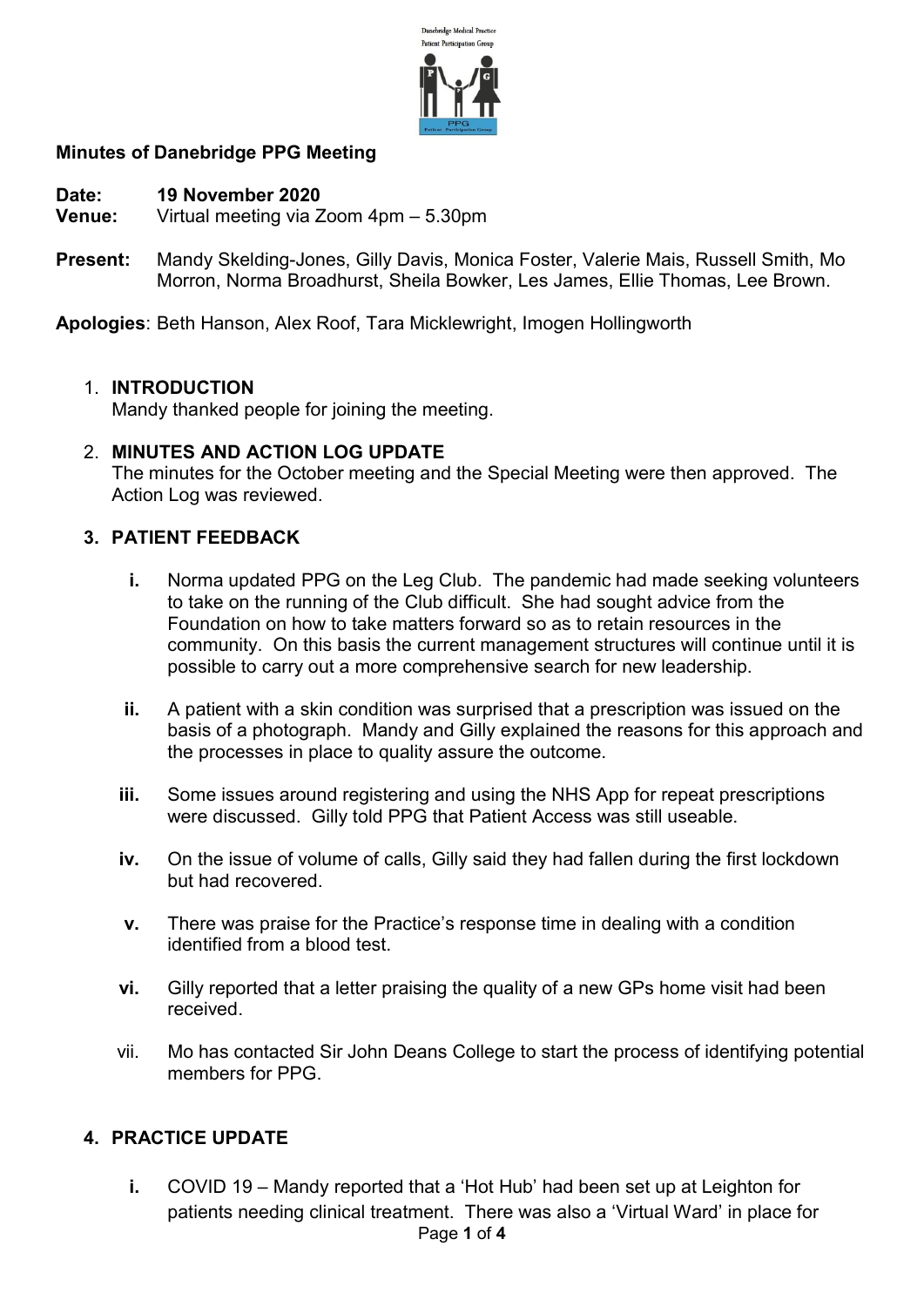those who can be looked after at home. It utilises a statistical monitor of temperature. On the basis of the returns the patient can be referred to hospital.

ii. PPG members asked for an update on COVID 19 vaccine situation. Mandy reported that logistical discussions were taking place at PCN level. Practices had been asked to identify safe and accessible locations for vaccinations and local access. The Northwich practices had identified Kingsmead as a potential designated site for vaccinations. This had been accepted by CCG and put forward to NHS England for Licensing. If accepted it will be used on a rolling programme with each practice funding staff on a designated day.

The priority order for vaccination at this stage of development of planning is, first, people in care homes and their carers; then the over 80s; then 75+ and health and social care staff; then the over 70s followed by the over 65s and so on. The aim is to focus on the at risk groups.

To help release staff to manage and deliver the vaccination process NHS England will pause other deliverables and release funds to allow additional staff to be taken on to increase capacity. The practices will also be encouraged to utilise volunteers.

On timing, Mandy said the current view was that mass vaccination would not take place until the end of Winter. The vaccines still needed to be approved by regulatory bodies and then mass produced and the infrastructure put in place for delivery. It is not yet known which vaccine will be used.

- iii. Flu Clinics have gone very well. Additional vaccines have been obtained for different cohorts and clinics run. GPs are encouraging those who have not been vaccinated to do so. Gilly said that update was over 75% and for vulnerable groups between 90 – 95%.
- iv. Staffing Developments
	- a. Dr Mohammed had joined the Practice. Further GP recruitment was needed to cover maternity leave and a resignation. Locums were being used to cover.
	- b. Three new PSCs have started. There have been two internal promotions of PSC to Secretariat, and a Secretary is training to become a Health Care Assistant.
	- c. A full time Nurse will start in January 2021.
	- d. A Finance Apprenticeship is being restructured to attract candidates with the right skills.
- v. Sandiway Surgery

Mandy had circulated the letter from the Chair of the Primary Care Commissioning Committee to Danebridge Partners to PPG for information. She highlighted the request the Committee had made to the Practice to undertake a number of actions. Mandy said that the Practice intended to set up a number of Focus Groups before Christmas. The Focus Groups would comprise of Dr Mullen, Mandy, PPG members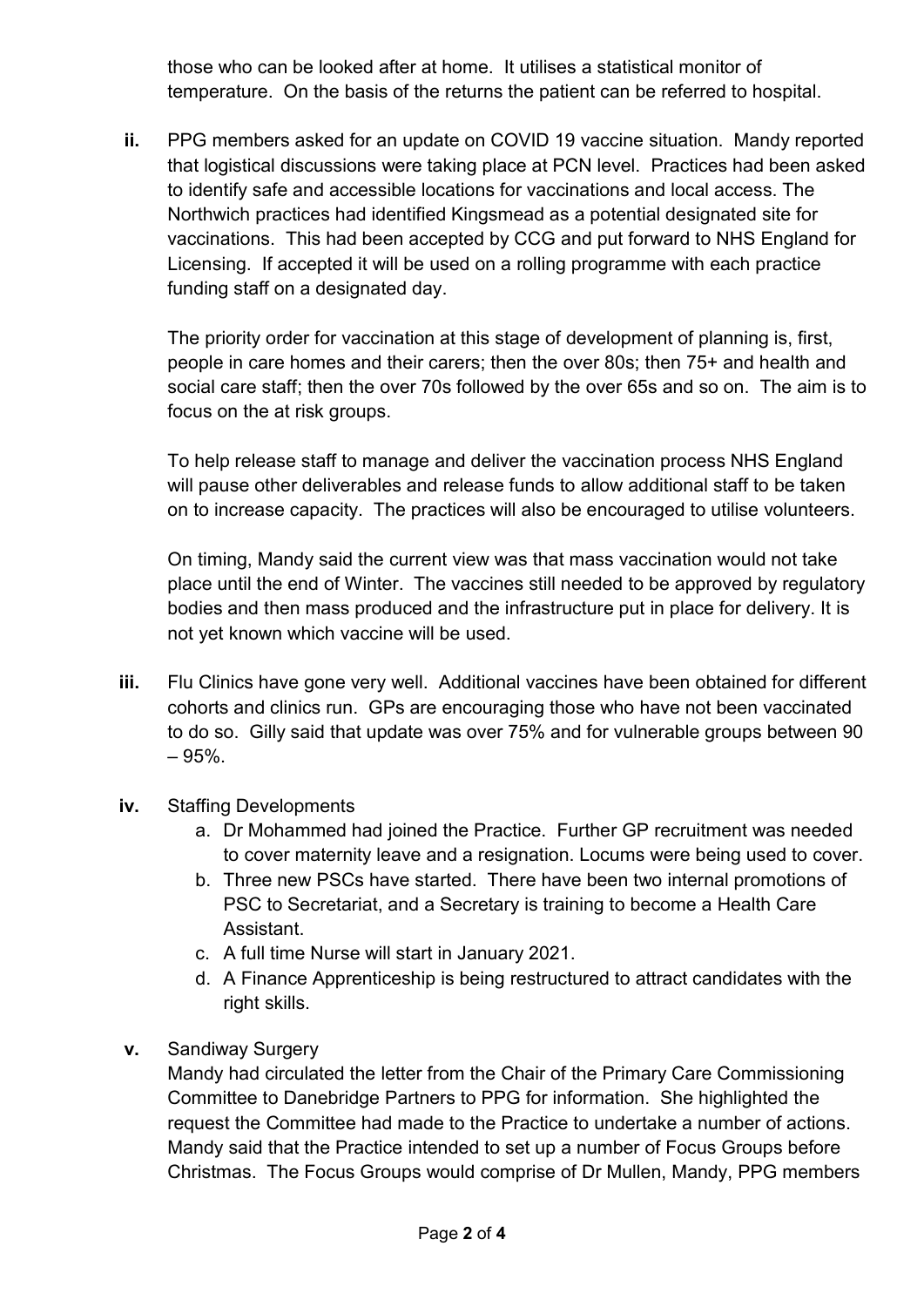who were available to attend, 'Save our Surgery' nominees, and others from the community. Russell said this timing would be suitable for SOS.

Mo said she had followed the Commissioning meeting and found it very helpful in improving her understanding of the issues. Dr Mullen's input had been powerful. He had made clear it was an application to close Sandiway not a business case. The concern was clinical outcomes. The CQG report had been a catalyst not a cause. She now recognised that the Partnership model for supplying GP services meant financial risk for those involved and these risks could destabilise the delivery of services to the totality of patients.

She reported that all the clinicians present agreed the cross site management and staffing was difficult in the current environment. This was debated.

Russell asked whether the interest in taking on Sandiway by another practice had been taken forward. Mandy said discussions had taken place but the interest had not been sustained.

Val asked if the main concern is financial viability and risks to partners. Mandy said this was an issue but not the main driver. She said there were clinical limitations at Sandiway. The pandemic and different ways of working had shown that moving between sites led to inefficiencies. Reducing sites enabled clinicians to develop better team working and support. It was suggested that the social cost of closure needed to be considered. Patients would need to involuntarily bear the cost of additional travel.

Norma noted that CQC had been surprised that the responses to their report was a proposal to close Sandiway. Why did the Practice not utilise the grants available? Mandy outlined the structure of the grant scheme, the partners would need to raise one third of the sum sought, and then payback the other two-thirds by having funds taken at source.

Norma believed communication gaps were a key thread that had run through the process. At the Open Evenings the PPG members in attendance had not felt they knew the full picture, or what the new model of care is. This meant they could not respond to many of the queries they faced, and this led to an all round frustration. Monica and Mo supported this.

Mo asked what work the Practice had done to respond to the details of the protocols and plans for repeat prescription, sample collection, appointments, meds monitoring etc. Mandy outlined some of the thinking that had been done.

Monica drew attention to the request that a future deliver model with an impact analysis on 'Sandiway activity' be made clear. PPG members needed to know what this would look like. It was also suggested that evidence of the effectiveness in terms of medical outcomes of the new ways of working was needed. Mandy said that the CCG needed to describe and evaluate a new delivery model.